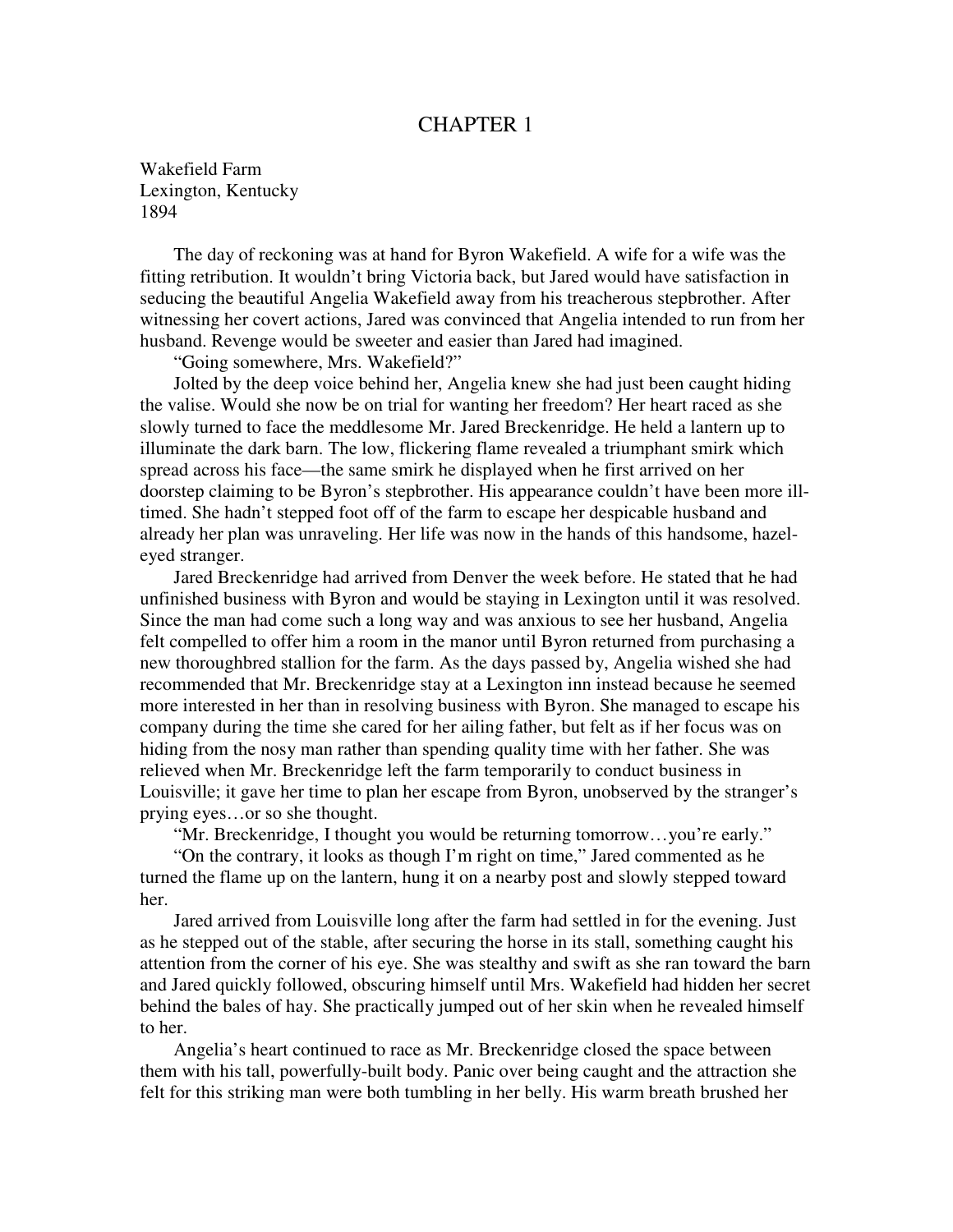forehead as he halted his advance only inches away from her. Angelia's eyes followed the path from his hard, bronzed chest, under his open shirt, to his whisker-shadowed face. One corner of his mouth turned up slightly and crinkles of amusement appeared around his eyes. Angelia protectively crossed her arms over her chest and ignored the impulse to run as she stood firm to confront her overly confident opponent.

Jared's nearness to Mrs. Wakefield revealed contradicting body language. The blush in her cheeks, the quickening of her breaths and the way she nervously twisted her hair around her finger suggested she was attracted to him, yet she exhibited wariness when she shyly covered her breasts as if she were standing bare before him. He would like nothing better now than to take her gently in his arms, taste those luscious pink lips and prove to her that she had nothing to fear from him except igniting her passion, but the need to pull her secret out into the open took precedence. He would force Mrs. Wakefield to reveal the cause for her intention to run and then gain her trust before he offered her refuge.

Jared noted the look of defiance on Mrs. Wakefield's lovely face as he reached behind her for the valise. He boldly stood before her with the bag in his hand, waiting for a response from her. He didn't wait long. The emerald hue of her dazzling eyes instantly deepened with her rage. Her rising body heat made her scent of jasmine more pronounced and intoxicating to his senses. Jared wanted more than ever to touch her—to be touched by her. She certainly looked angry enough to hit him. He almost wished that she would; any physical contact with her would be welcomed. Alas, even her acute anger didn't spur her into touching him.

"You should consider choosing a better hiding place for your valise; it could easily be found here," Jared warned. He didn't know if Mrs. Wakefield was aware of it, but she was being watched—and not just by him. Jared had noticed the farrier on staff keeping an eye on her as well. Byron must be worried about losing his pretty little wife while he's away…and so he should be.

Jared opened the valise and reached for *The Adventures of Sherlock Holmes*, which was nestled atop her clothing. "A bit of reading for your short trip; you obviously don't plan to wander far from home with so little."

Angelia could feel her face growing hot with provocation. The audacity of this man was unbelievable! What made him think he had the right to pry into her life?

"It's none of your concern!" Angelia grabbed the book and jerked the valise out of Jared's grip. She detested his laughing eyes. Angelia frowned as she shoved the book into her bag. Jared backed away and leaned against the nearby post with his arms folded. He smiled and watched as the beautiful red-head squirmed under his scrutiny.

That little curl of sable hair defiantly resting in the middle of his forehead dared Angelia to keep her eyes fixed on his handsome face. Of course, his teasing, sensual eyes and lips didn't discourage her perusal either. In fact, she felt utterly flustered at being this close to the man.

The stubborn woman refused to heed Jared's advice about her hiding place because she turned to put the valise back in its original position. He opened his mouth to warn her about the water pail she obviously didn't see, but it was too late. Angelia tripped over the pail and plunged face-first into the soft cushion of loose hay on the barn floor. Jared was quite amused by her clumsiness; he hadn't laughed this much in years. Just as he made a move to help her up, Angelia rolled over. She refused the hyena's helping hand and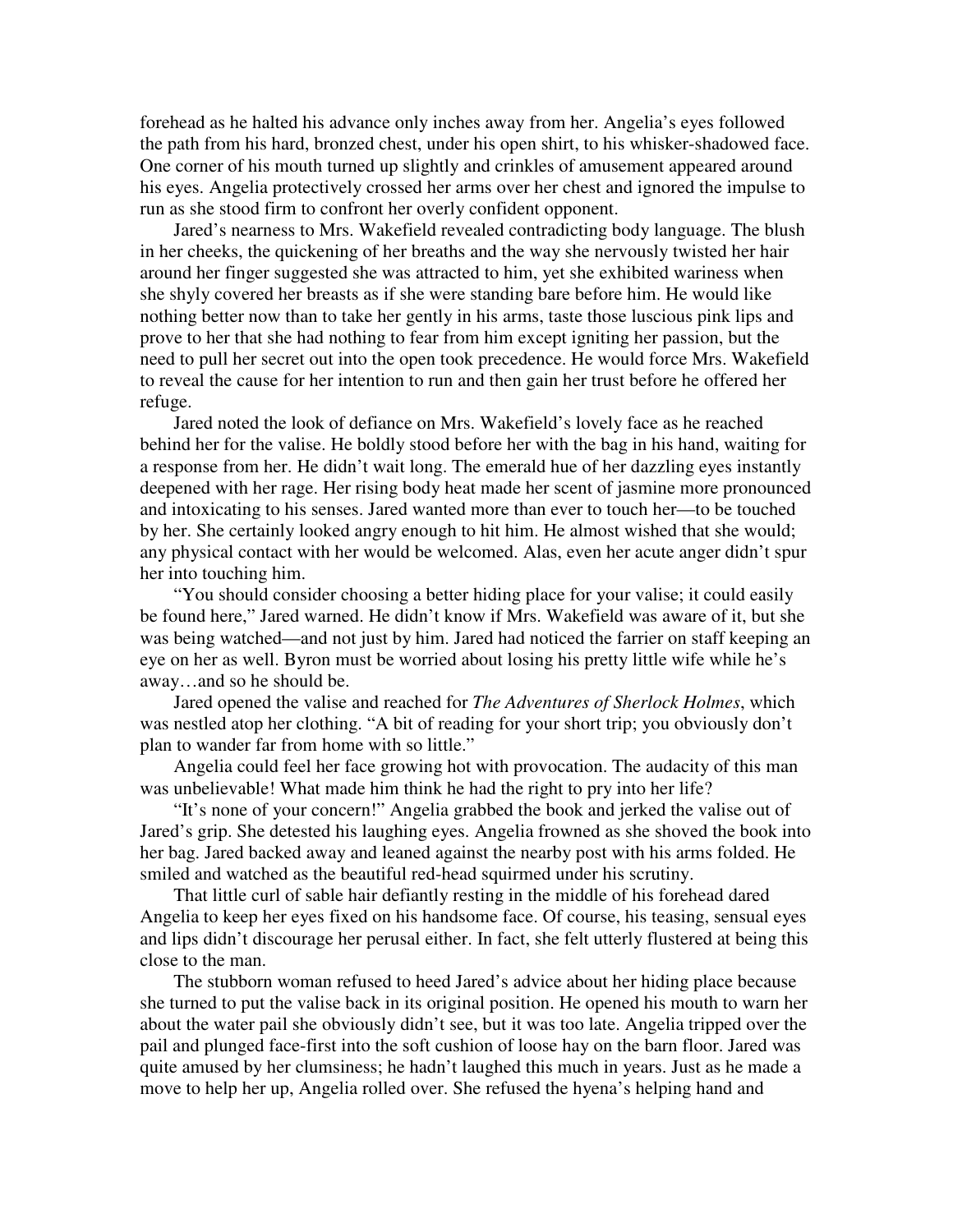began dislodging pieces of hay from her tousled mane.

"Since I've been an absent host for most of your stay, I thought I would make up for it with a bit of entertainment. I see that my embarrassment is exceeded only by the level of your amusement." Angelia's eloquent statement regarding her present predicament only served to make Jared's laughter more robust. Angelia fought to keep her frown from turning into a smile, but she couldn't help herself; his hilarity was contagious. She forgot her annoyance with him and laughed as well. It felt good to be able to laugh again, even if it was at herself.

Jared placed the valise behind the bales of hay and again offered Angelia a hand up. She hesitantly accepted his assistance. The warmth and tenderness of his touch captivated her. The effect he had on her was frightening. She quickly pulled her hand out of his gentle grip.

"Are you afraid of me?" Jared asked.

"No, it's just…" Yes, she was afraid.

Fear had been Angelia's constant companion since she married Byron, and she was sure she smelled of it. She had lost her happiness and her identity and now this stranger was jeopardizing her attempt to get them back. Yes, she was most definitely afraid, but she wasn't going to let Mr. Breckenridge know it.

"It's just what, Mrs. Wakefield?" Jared recognized Byron's handiwork. There were no outward signs of physical abuse, but her spirit had been trampled. The sadness in her eyes made Jared lose sight of the revenge he craved for the moment. Jared gave in to the compassion he felt for her and reached out to cup her cheek in his hand.

"Don't." Angelia pushed his hand away and lowered her eyes from his probing stare.

"What has Byron done to make you want to sneak away?" *As if he had to ask.* Angelia shook her head in denial. "I don't know what you mean."

Jared pulled her chin up with his index finger and held it there until she looked him in the eye. "I know my brother; he's a man with no conscience. He has a specific destination planned and doesn't care who he hurts or what he has to do to get there, Mrs. Wakefield."

"Please don't address me in that manner; I hate that name." Angelia chewed on her lower lip. Did she really want to be on a first-name basis with this man? Well, it was certainly better than hearing Wakefield every time he addressed her. This was the first step in regaining her identity. "My name is Angelia."

Jared smiled. He noted the fact that she sidestepped his question, but since her tension seemed to have subsided a bit, he would drop his inquiry for now. Compassion was what she needed and a little had just gone a long way in gaining her trust…or so he hoped. Time would tell if she trusted him enough to follow him back to Denver. Unfortunately, time was a luxury he didn't have; Byron would arrive home in two days. By then, Jared had to convince Angelia that running to him was her only choice. It would be a pleasurable challenge.

"Very well, Angelia. Please call me Jared—not because I hate the name Breckenridge, but because it makes me feel old when a pretty, young lady addresses me as Mr. Breckenridge." Jared managed to get a slight smile and a concurring nod from Angelia. "Regardless of what you may think, Angelia, I didn't follow you out here to indulge in espionage. I just arrived back from Louisville and saw you as I came out of the stable. I wondered why you would be out this late in the evening. My curiosity prompted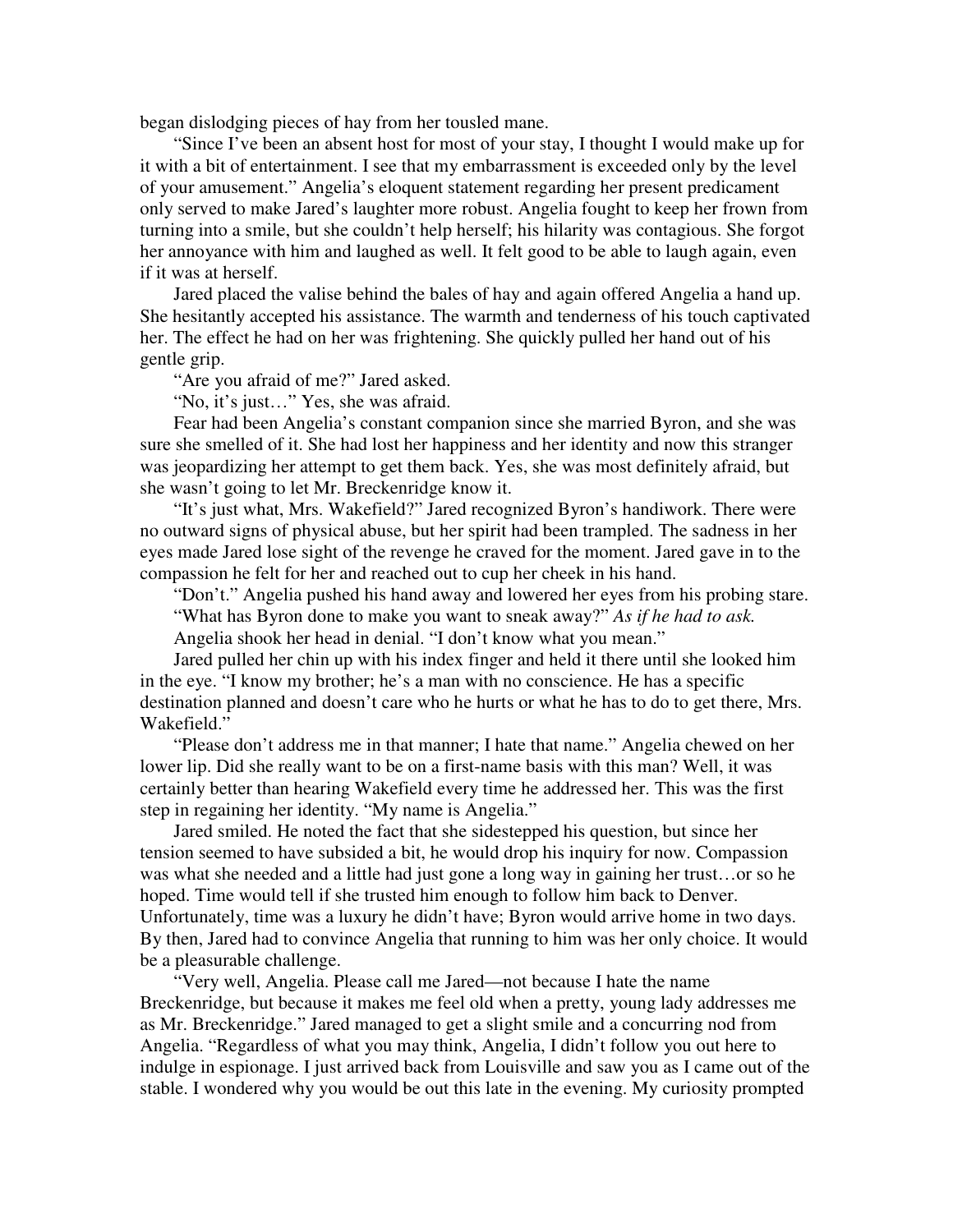me to investigate.

"Curiosity killed the cat, or so my father always says."

"Perhaps, if taken to the extreme," Jared stated, "but in moderation, curiosity can be very revealing." Jared smiled. Angelia blushed and lowered her eyes. "Speaking of your father, I took the liberty of checking in on him before I left for Louisville."

Angelia's eyes widened and focused back on Jared's handsome face. She was touched by his gesture for only a second and then her suspicion overshadowed his benevolence. The distrust was a learned response from being married to Byron. She could no longer be easily awed by a man's kindness. What was Jared's motive—surely he had one. She studied Jared's face. There were no obvious facial tics that would indicate he was being deceitful in any way, and she saw nothing but kindness in his amiable eyes. How could she be sure that he was genuine in his thoughtful gestures? He seemed concerned about her, and his compliments were plentiful, but caution was in order. Freedom was within her grasp, and she wouldn't ruin the one chance she had to start a new life for herself by falling for another chivalrous man who showed her a little kindness. The last one was a wolf in sheep's clothing, and she wouldn't fall for that again.

"Thank you for taking the time to visit with my father, Jared, but why would you do that? You don't even know him."

"I'm a physician; it was my duty and my pleasure to do so." Jared saw the surprise in Angelia's eyes. In the time that he had been at Wakefield Farm, Angelia never asked about his occupation. She probably assumed that, like Byron, his trade involved horses, which was partially true.

"How was my father when you looked in on him?" Angelia inquired, feeling jealous and guilty. That precious time with her father could have been hers if she had not been spending it in preparation of the escape from Byron.

"In spite of your father's illness, he has maintained his apparent sense of humor. He told me I could poke and inspect anything he had except his toes. He said they were the only things that were still in perfect working order."

Angelia snickered and nodded. "That sounds like Papa."

For just a moment, Angelia's hopes were lifted. Maybe there was something else that could be done for her father. Perhaps Jared was the person to give her the miracle she sought. Byron had already brought a physician from Lexington to look at her father, but she wasn't satisfied that he did everything possible. For all she knew, that man wasn't a physician at all, but a paid charlatan hired to silence her concerns over her father's failing health. Byron would like nothing better than to see her father die. Angelia looked at Jared with hopeful eyes, but then she saw the unspoken apprehension on his face.

"Jared?"

As if Jared could read her mind, he shook his head. "I'm sorry, Angelia, there is nothing I can do except give him something to ease his suffering. He is in God's hands now."

With tears threatening to issue forth, she lowered her eyes. "I guess miracles are in short supply these days…at least for me." Angelia brushed at her clothes. "I don't mean to be rude, Jared, but I must get back to Papa." She turned to walk out of the barn, but hesitated in her departure and looked back to the area where her valise was hidden. "Can I trust you not to reveal my secret, Jared?"